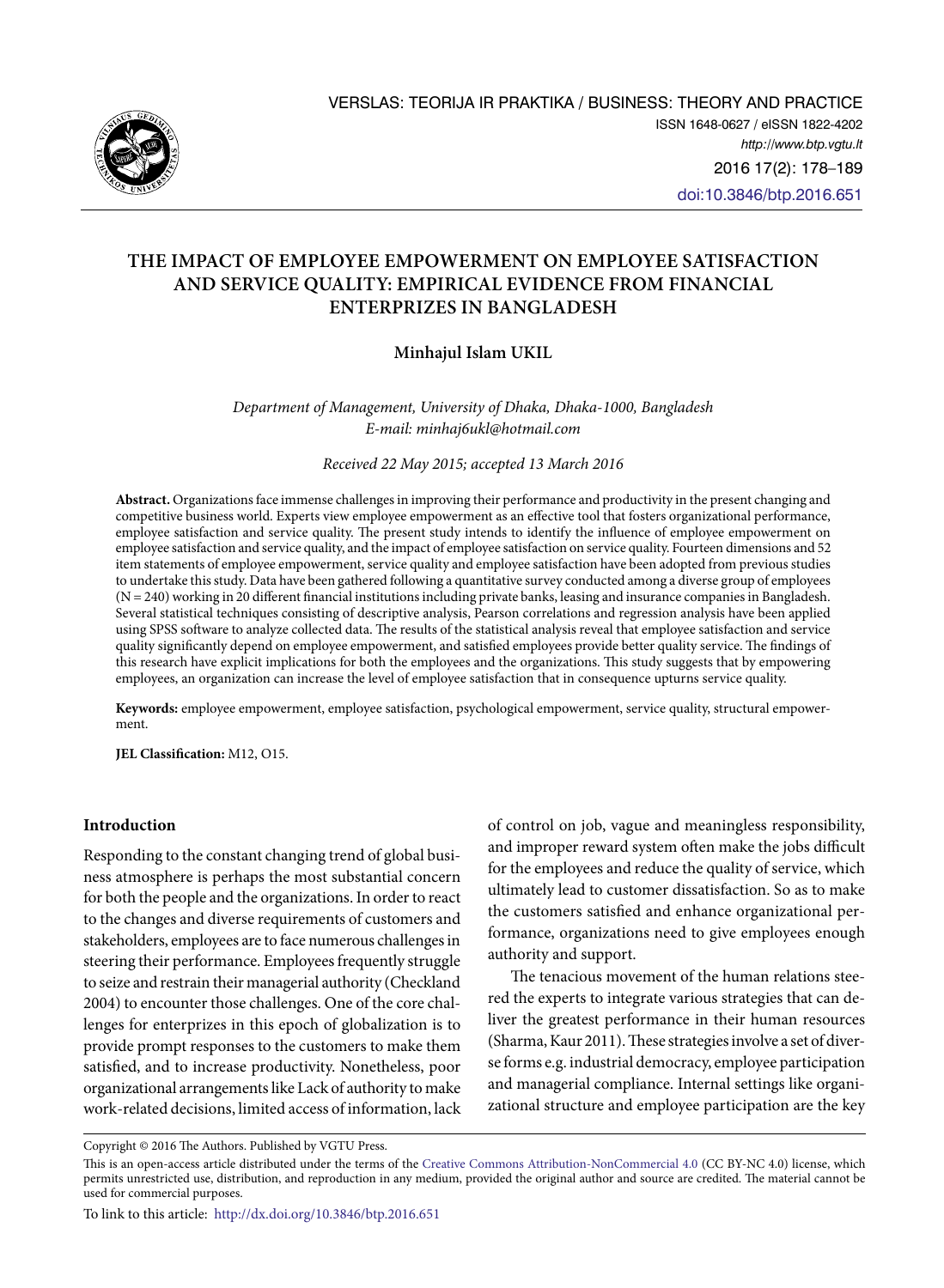determinants of an organization, which affects employee performance. Endless debates have emerged in how the performance of an organization, and the satisfaction level of its employees and customers can be improved. Brown and Harvey (2006) state employee empowerment, comparatively a new technique, which makes the employees proactive and self-sufficient helps in mounting the performance of employees and organizations (p. 267). Employee empowerment is very crucial for the survival and success of an organization, and it gives employees a sense of feelings that they are the core assets to the organizational success, creates commitment and a sense of belonging, builds trust, promotes effective communication, and increases organizational effectiveness and employee wellbeing (Ongori 2009).

Experts upturn huge controversy in their studies and opinions whether employee empowerment supports or injures an organization. Karakoc and Yilmaz (2009) views employee empowerment as one of the most effective means of allowing employees at every level to utilize their creative thinking and abilities to improve the quality of their work and the performance of the organization. The study of Ugboro and Obeng (2000) endorses significant correlation between employee empowerment and customer satisfaction or employee job satisfaction. Opponent suggests (Locke *et al*. 1986) employee empowerment essentially in many cases downsizes productivity and lowers employee satisfaction. Mills and Ungson (2003) move a step further and advocate employee empowerment produces an agency problem and may cause complete disaster for the organizations. Researchers and scholars though have different views and opinions in empowering employees and its consequences, enterprizes start realizing that employee empowerment can make difference between their success and failure in the long run (Brown, Harvey 2006: 267). Many organizations consider that empowering thier employees will eventually direct to higher profitability and greater customer satisfaction (Sternberg 1992).

Organizations can be more effective in the contemporary competitive market by improving service quality (Zeithaml *et al.* 2006:106). However, employees cannot act properly and make the customers delighted if they lack sufficient information and clear role clarification to deliver superior service (Melhem 2004). Employees in various organizations perceive insufficient autonomy and authority to make decision so as to respond quickly to customers, and thus organizations fail to retain customers as a consequence. Lack of information, authority and autonomy in the one hand not only interrupt prompt services but also lower employee satisfaction. Employee empowerment on the other hand leads to higher job satisfaction and fosters quick delivery of service to the customers (Fulford, Enz 1995). Empowerment delegates authority to an organization's lowest level in order to make competent decisions (Conger,

Kanungo 1988; Thomas, Velthouse 1990), and increases intrinsic motivation of the employees and upturn individual performance (Spreitzer 1995). Employee empowerment involves the necessary background of providing tools, and training, encouraging and motivating the employees of an organization for ensuring sustainable performance. It facilitates the construction of a complete quality setting that benefits an organization to produce quality products and services (Kahreh *et al.* 2011).

Although empowerment gives the employees authority and makes them confident to deliver their best and thus service quality increases, employees in different organizations seldom enjoy autonomy and power necessary to perform certain tasks, which cause severe consequences for the enterprizes (Coulthard 2014; Wojcik 1999). Employees desiderate sense of belongingness and attachment to the organizations due to lack of empowerment including insignificant authority, noninvolvement in organizational decision-making, meaningless job, poor salary structure and low status (Ahmed 2013; Dawson 1989), which greatly influence overall satisfaction of the employees and their offered services. The present study therefore, intends to determine how employee empowerment affects employee satisfaction and service quality as a whole. The aim of this research is to depict the need for empowering employees in business organizations in Bangladesh. The specific objectives of this study have been determined as follows.

- − To determine the perception of employees about employee empowerment.
- − To investigate the impact of employee empowerment on employee satisfaction.
- − To examine the impact of employee empowerment on service quality.
- − To ascertain the impact of employee satisfaction on service quality.

## **1. Literature review and hypotheses**

Widmier and Silvestro absorbed (in Timothy, Abubaker 2013) two fundamental disputes for managing people: (a) the employees should be supervised carefully and supported with corrective actions where necessary, and (b) the employees should be given responsibility for regulating their own activities, which can be termed as employee empowerment. Empowerment does not mean power itself; it is simply a process by which power is only imparted for a drive or to an end. The key to empowerment is the delegation of authority in lower levels and engaging all employees in decision-making, which leads to improve the sense of pride, self-esteem and responsibility of the employees (Brown, Harvey 2006: 267). Employee engagement in management assists in increasing the quality, efficiency and organizational competiveness (Durai 2010: 421).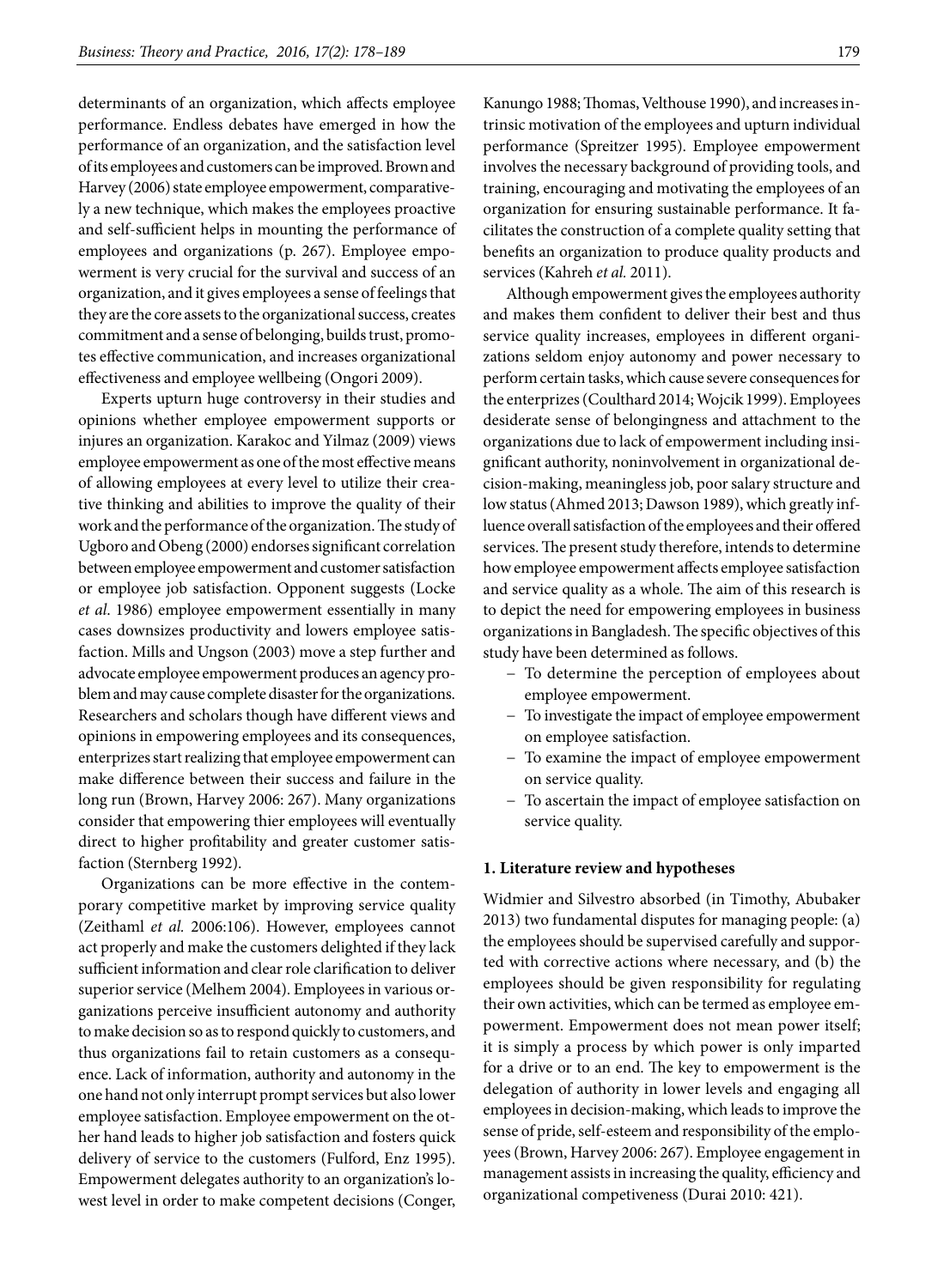Brown and Harvey (2006) define employee empowerment as a process of giving staffs or employees the authority or power to make decisions about their own job (p. 267). According to Gill (2011), employee empowerment refers to the meaningful job of employees, their feelings of competence, autonomy, and contribution to the decisionmaking or applications of leadership (p. 233). The employee empowerment concept actually certifies the employees with necessary power to employ plan and judgment in their work, participate in their work related decision-making, and authorizes them to respond quickly to the needs and concerns of the customers (Durai 2010: 432). Blanchard *et al*. argues (in Ongori 2009) that empowerment refers not only to have power or authority to make decision and act, but also to have higher level of responsibility and accountability. Demirci and Erbas (2010) calls employee empowerment a unique style of management where managers confer about various work related issues and activities with the employees of the organization.

Randolph (1995) perhaps offers the simplest definition of employee empowerment, and views employee empowerment as a process of transferring power from the employer to the employees. This transformation of power benefits organizations in many forms. According to Grönroos (2001: 347–348), employee empowerment ensures more direct and quicker response to customer requirements, assists in service recovery and makes the employees satisfied. Researchers explain employee empowerment from different viewpoint. Ghosh (2013) argues employee empowerment emerges from four different perspectives: social, psychological, growth and organizational. Kahreh *et al*. (2011) describes employee empowerment from psychological and employment climate perspectives. Bekker and Crous (1998) state three perspectives of employee empowerment namely organizational, individual, and training and development. According to Lee and Koh (2001), and Zeglat *et al*. (2014), psychological and structural/ relational empowerments are the most common forms of employee empowerment. Scott and Jaffe (1992) claim individual perspective (subjective dimension) of empowerment should be emphasized, in which the aspects include motivation, commitment, locus of control and authority.

Demirci and Erbas (2010) reason that empowerment is formulated (Fig. 1) by the combination of four components: power, information, knowledge and rewards. Power refers to the ability of getting things completed (Kanter 1993: 166). Power is concerned with the autonomy, delegation and authority given to the employees. Information encompasses the employees' access to the data related to the organizational objectives and strategy, and active engagement in the process of decision-making (Vacharakiat 2008). Information also includes clarification of individual role and feedback obtained from manager, subordinates

and peers. Sharing of knowledge is a group process where employees share relevant information, knowledge and ideas regarding their work (Yasothai *et al.* 2015). Reward indicates the monetary or non-monetary benefits that an employee receives, which is considered an effective tool to increase employee motivation (Yasothai *et al.* 2015).

| Empowerment =<br>Power $\times$ Information $\times$ Knowledge $\times$ Rewards |                                     |            |                 |  |  |  |  |
|---------------------------------------------------------------------------------|-------------------------------------|------------|-----------------|--|--|--|--|
| Power                                                                           | Knowledge<br>Rewards<br>Information |            |                 |  |  |  |  |
| Autonomy                                                                        | Feedback                            | Training   | Compensation    |  |  |  |  |
| Authority                                                                       | Role<br>clarification               | Counseling | Career planning |  |  |  |  |
| Delegation                                                                      | Motivation                          | Appraisal  | Job enrichment  |  |  |  |  |

Fig. 1. Instruments of empowerment (source: Demirci, Erbas 2010)

Thomas and Velthouse (1990), and Spreitzer (1995) pay much attention on the psychological empowerment. Psychological empowerment refers to a set of motivational consciousness constituted by work setting, and reflects the active orientation of an employee to his or her job role (Spreitzer 1995). Psychological empowerment is the extended motivation of intrinsic task constructed on the basis of four perceptions: meaning, competence, self-determination and impact that reflect the orientation of an individual to his work activities (Thomas, Velthouse 1990). Meaning refers to the internal interest of an individual in the job or task that needs to be valued, relevant and ideal with individual standards (Thomas, Velthouse 1990). Competence, also known as self-efficacy, is the individual belief or confidence about his or her capability of doing certain tasks (Spreitzer 1995; Salajegheh, Pirmoradi 2014). Self-determination is the deliberate and voluntary involvement of employees in the task process, and perceived freedom in making their work-related decision (Spreitzer 1995), which creates sense of ownership and responsibility among employees about their undertakings (Little 2007). Impact indicates the extent of influence of an employee on end results in the organizational work mechanism (Vacharakiat 2008).

Employee satisfaction, also known as job satisfaction, is a positive emotional state that demonstrates the perceived relationship between the expectation of an employee from his job and his perceived offerings of the job (Locke 1976). Service is an act or representation that one party ushered to another, basically intangible and does not result in the ownership of anything, and its production may or may not be related to a physical product (Kotler, Keller 2012). Service quality refers to the result from customer judgments between their desired service and their perceptions about the service (Oliver 1977). In another word, service quality is the perceived quality as a mode of attitude in which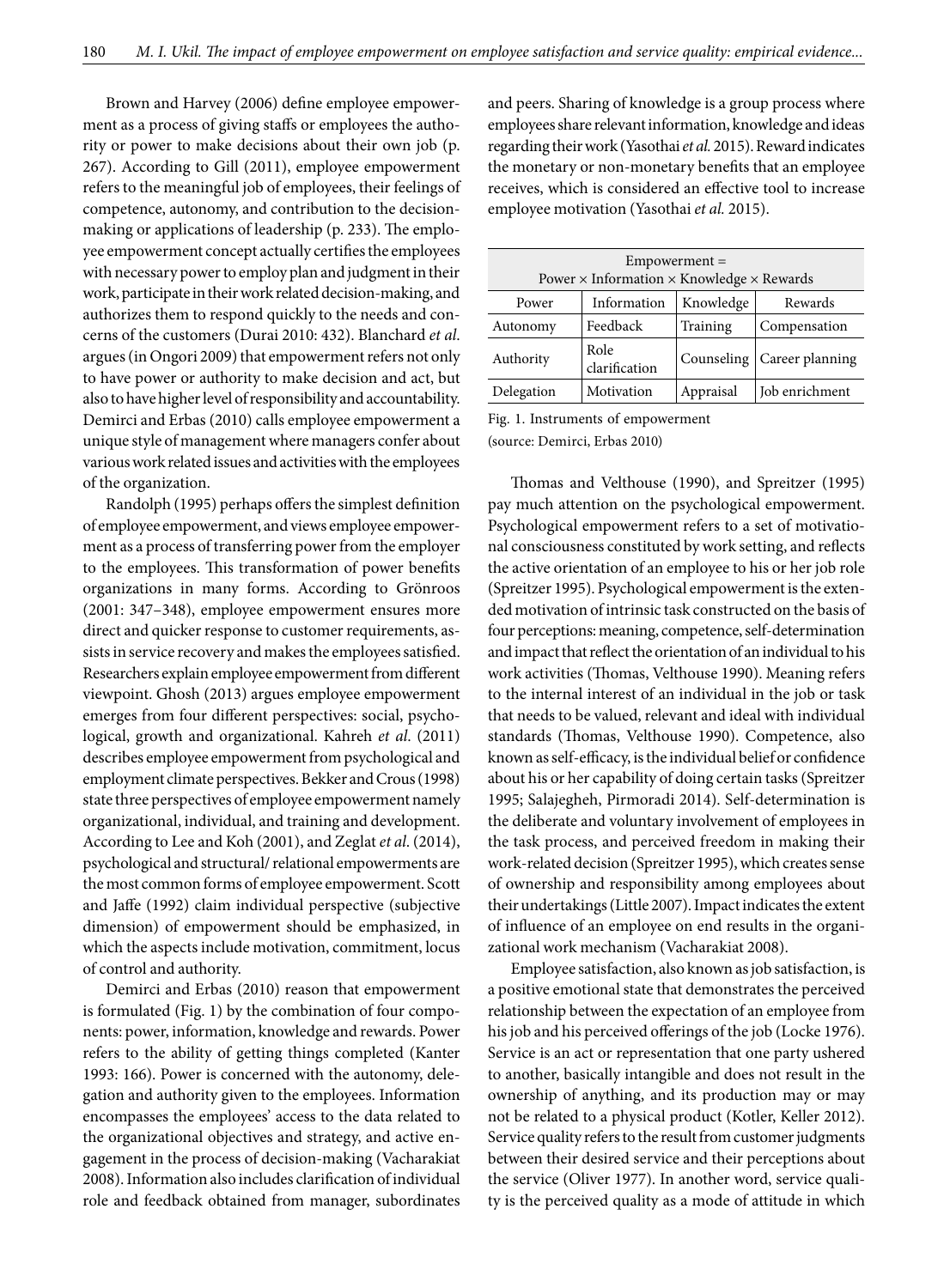the customers shape a long-run assessment (Parasuraman *et al.* 1988; Cronin, Taylor 1992; Grönroos 2001; Looy *et al.* 2003). Parasuraman *et al*. (1988) developed a model namely service quality model that consist of five dimensions: tangibles, reliability, responsiveness, assurance and empathy. Tangibles refer to the appearances of physical facilities, personnel, equipment and communication materials (Kotler, Keller 2012). Reliability indicates the ability of employees to perform consistently and accurately (Zeithaml *et al.* 2006). Responsiveness is the willingness to assist customers and offer quick service (Kotler, Keller 2012). Assurance is the realization and courtesy of workers and their capability to express confidence and trust (Kotler, Keller 2012). Empathy refers to caring and individualized attention to customers (Kotler, Keller 2012: 374).

Based on the above discussions, the research model below has been sketched. The model illustrates projected relationships between variables of three hypotheses discussed in the following sections.

### **1.1. Employee empowerment** *versus* **employee satisfaction**

Number of studies (Thomas, Tymon 1994; Ugboro, Obeng 2000) revealed significant relationship between employee empowerment and employee satisfaction. Klagge (1998) advocates employee empowerment benefits both the employees and the organization. Some researchers (Ugboro, Obeng 2000; Bailey 2009: 1; GanjiNia *et al.* 2013) argue that employee empowerment is one of the most effective techniques to improve employee satisfaction, morale and motivation of the employee. Thomas and Tymon (1994) reason that empowerment manifests higher degree of job satisfaction. Yasothai *et al*. (2015) states employee empowerment constructs vital impact on employee satisfaction. Since empowerment improves employees' motivation, job satisfaction and dedication to their work and organization, these activities influence fewer job switching and enhanced employee retention rates, consequently decrease employee turnover expenses (Wagner, Herter 2006). Thus, it can be said that employee empowerment has profound contribution to make employees satisfied, and on the basis of the above evidences, the following hypothesis has been developed.

*Hypothesis 1: Employee empowerment positively leads to employee satisfaction.*

### **1.2. Employee empowerment** *versus* **service quality**

Providing high quality service is a key concern for enterprizes, and Oliver (1997) argues that customer satisfaction mostly depends on the quality of service offered. Perceived customer service can be identified only in terms



Fig. 2. Research framework

of the provided service quality and the overall satisfaction of the customers' experiences (Zeithaml *et al.* 2006: 106). Organizations can choose any of the two approaches that can foster service quality: the production line approach and empowerment approach (Looy *et al.* 2003: 231). Sparks *et al*. (1997) exposes that completely empowered employees generate higher satisfaction to the customer. Hocutt and Stone (1998) figure out high level of customer satisfaction where employees work with responsibility and enthusiasm. Saif and Saleh (2013) view employee empowerment as one of the foremost rudiments for continuous improvement of the quality of products and services. The study of Timothy and Abubaker (2013) endorse affirmative and significant impact of employee empowerment on service quality (Tsaur *et al.* 2004), and reveals employee empowerment improves service quality. Large enterprizes like Federal Express and U.S. Air empowered their employees to satisfy customers by further their service quality (Zemke, Schaaf 1989). Numerous studies found significant relationship between employee empowerment and service quality. Therefore, the following hypothesis has been projected.

*Hypothesis 2: Employee empowerment positively leads to service quality.* 

#### **1.3. Employee satisfaction** *versus* **service quality**

Wagner and Herter (2006) advocate that highly satisfied employees demonstrate higher level of loyalty to the organization. Though some studies (Iaffaldano, Mucinsky 1985) denied the correlation between employee satisfaction and performance, several studies (Bhagat 1982; Petty *et al*. 1984) found significant correlation between employee satisfaction and performance. The quality of service offered by satisfied employees tends to be better, decreases the figure of product defects and unusual service issues, which lead in escalating productivity of the workers and the organization. Thus, the following hypothesis has been established for empirical assessment.

*Hypothesis 3: Employee Satisfaction positively leads to service quality.*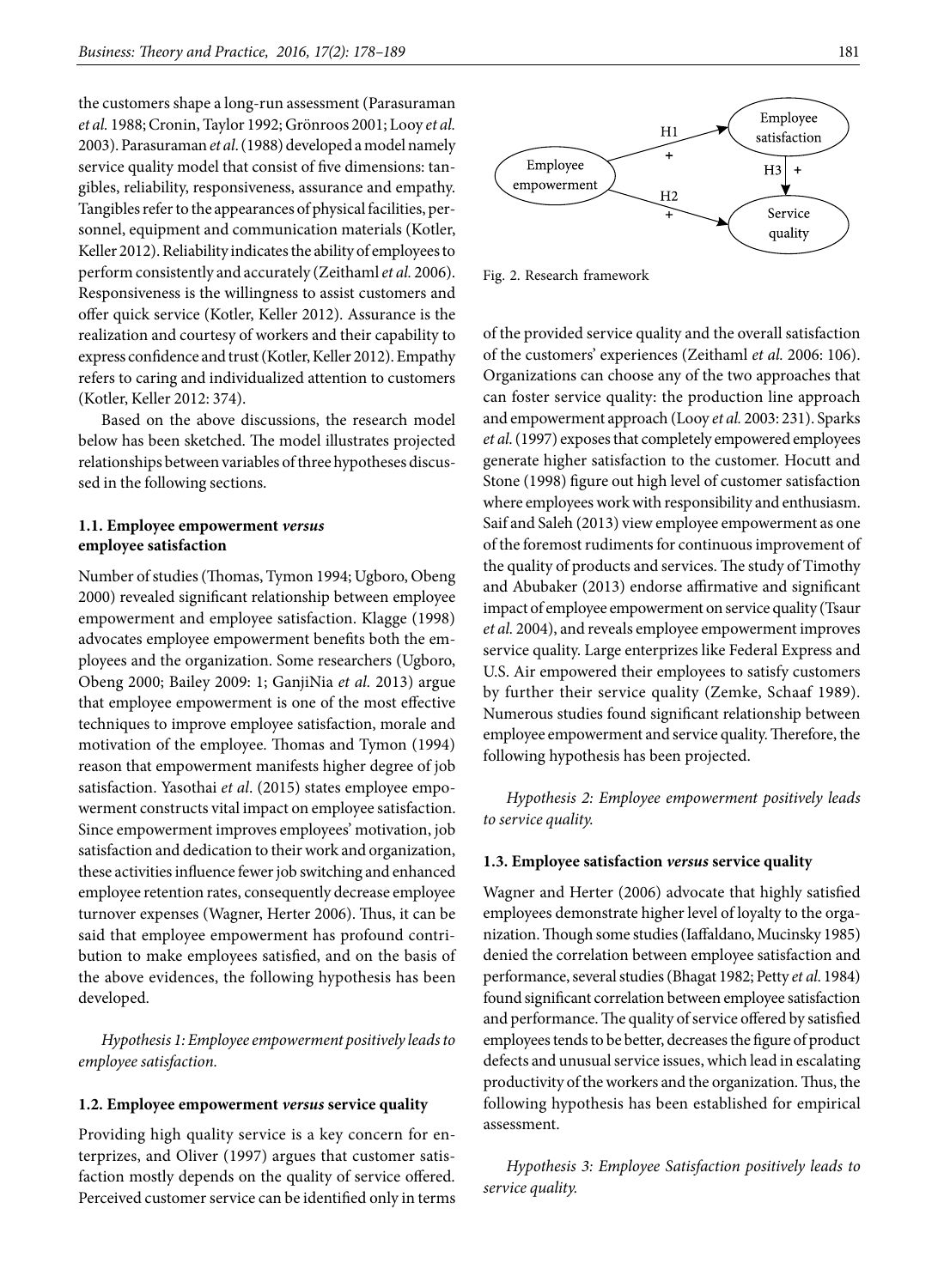#### **2. Research methodology**

#### **2.1. Sample and data collection**

Data have been collected through a quantitative survey from 240 employees working in 20 different private financial enterprizes in Bangladesh comprising bank, leasing and insurance companies. The survey questionnaires have mostly been distributed manually to the target people. In addition to that, e-mail has also been used to disseminate the questionnaire to some of the respondents. Around 300 hundred questionnaires have been distributed among the employees of 22 different organizations. A total of 242 people of 20 financial firms returned their answers whereas 240 data were considered usable in which only 14 of them are females, which represents 5.83% of the total respondents. The respondents were picked following simple random sampling method (Zikmund *et al.* 2013). Approximately two third (66.25%) of the respondents are married. The leading cluster of respondents falls under the ages ranging from 26 to 30 and the smallest group of respondents belongs under the ages ranging from 21 to 25, which represent 42.08% and 5.42% of total respondents respectively. The highest education level of vast majority (57.50) of the respondents is postgraduate. 5% of the respondents have professional degree. The profile of the respondents has been exhibited in Table 1.

| Characteristics      | Category         | Frequency | $\%$ |
|----------------------|------------------|-----------|------|
|                      | Male             | 226       | 94.2 |
| Sex                  | Female           | 14        | 5.8  |
|                      | Total            | 240       | 100  |
|                      | $21 - 25$        | 13        | 5.4  |
|                      | $26 - 30$        | 101       | 42.1 |
| Age range            | $31 - 35$        | 75        | 31.2 |
| (in years)           | $36 - 40$        | 35        | 14.6 |
|                      | $41 - 45$        | 16        | 6.7  |
|                      | Total            | 240       | 100  |
|                      | Unmarried        | 81        | 33.8 |
| Marital status       | Married          | 159       | 66.2 |
|                      | Total            | 240       | 100  |
|                      | Diploma          | 27        | 11.2 |
|                      | Bachelor         | 63        | 26.3 |
| Educational<br>level | Post<br>Graduate | 138       | 57.5 |
|                      | Professional     | 12        | 5.0  |
|                      | Total            | 240       | 100  |

Table 1. Sample characteristics

#### **2.2. Measures and instruments**

Aiming to maintain consistency with the earlier studies, the questionnaire has been designed based on the measures of the previous studies. The instruments of this study have been divided into two segments: one segment has been devised for collecting demographic information of the respondents and another one for measuring the perceptions of independent and dependent variables under investigation. A total of 52 items has been used in this study. In terms of measuring all of these 52 items, a 5-point Likert scale has been used with an interval scale ranging from 1 (strongly disagree) to 5 (strongly agree).

Employee empowerment has been measured by investigating eight dimensions that have been emerged in the literature: power, knowledge, information and reward (Demirci, Erbas 2010; Yasothai *et al.* 2015), and meaning, competence, self-determination and impact (Spreitzer 1995). The twelve-items of power (e.g. I have authority to make autonomous decisions in my job), knowledge (e.g. Knowledge sharing would improve work processes in the organization), information (e.g. I have access to the information we need to perform our job) and reward (e.g. I am satisfied with the reward systems that I receive) have been adapted from the study of Yasothai *et al.* (2015). Another twelve-items statements of meaning (e.g. The work I do is very important to me), competence (e.g. I am confident about my ability to do my job), self-determination (e.g. I have significant autonomy in determining how to do my job) and impact (e.g. I have great deal of control over what happens to m work) have directly taken from the study of Spreitzer (1995).

Service quality has been analyzed with the five dimensions of service quality (SERVQUAL) model originated by Parasuraman *et al.* (1988). The twenty two-items of SERVQUAL scale for tangibles (e.g. Should have up to date equipment), reliability (e.g. Should do things by the time they promise), responsiveness (e.g. Not realistic for customers to expect prompt service), assurance (e.g. Employees should get adequate support to do their job well) and empathy (e.g. Employees should not be expected to give customers individual attention) quality are directly adopted from the SERVQUAL model of Parasuraman *et al.* (1988) of which four-items responsiveness quality and five-items empathy quality are reverse coded. In order to measure employee satisfaction, the six-items job satisfaction index (JSI) has been adopted from the study of Schriesheim and Tsui (1980). The JSI consists of six single-item statements (e.g. I am satisfied with the nature of the work I perform, I am satisfied with the person who supervises me) that measure the nature of work, supervision, compensation, relationship with colleagues, promotion opportunities and overall job satisfaction. A higher score of JSI indicates greater job satisfaction.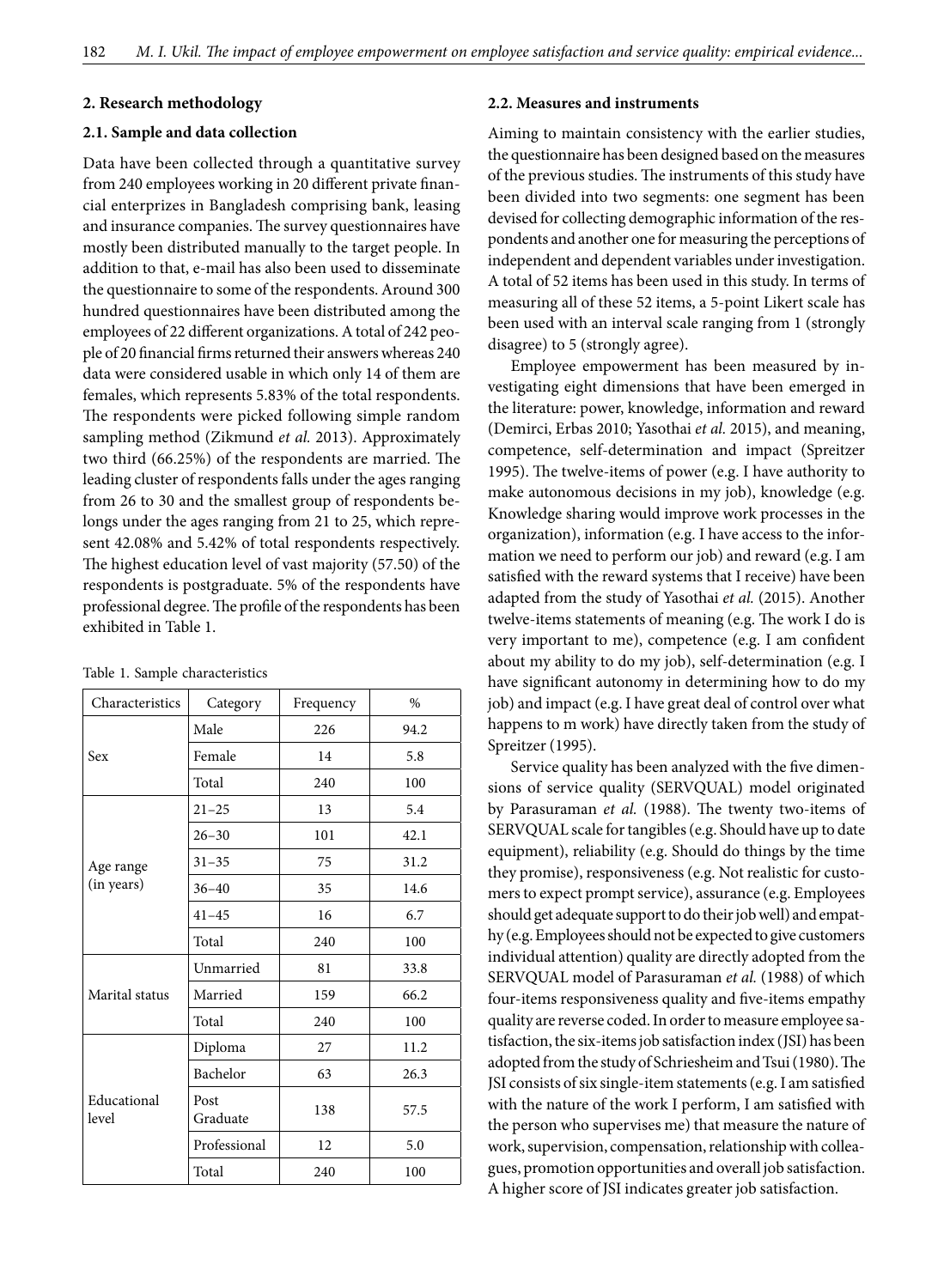### **2.3. Data analysis techniques**

The primary data have been analyzed employing version 22.00 of SPSS (Statistical Package of Social Science) software for MAC. A set of statistical techniques including descriptive analysis, correlation coefficient and regression analysis has been applied to analyze the gathered data. Simple regression has been applied to test the three hypotheses, and multiple regressions have been used to test the hypotheses for eight dimensions of employee empowerment to employee satisfaction. The reliability of measures has been instituted by calculating the values of Cronbach's alpha coefficient. Each of the 14 dimensions of this study has produced pretty acceptable alpha value varying between 0.601 and 0.928. Hair *et al.* (1998) advocates that if the items are articulated for the research context, the alpha value of 0.60 is acceptable. The values of alpha coefficient have been exhibited in Table 2. The scores of mean and standard deviation have also been presented in Table 2.

### **3. Results**

### **3.1. Descriptive and reliability analysis**

The scores of mean, standard deviation and Cronbach's alpha are summarized in the following table (Table 2). The table also displays the number of items used for measuring the mean, standard deviation and alpha scores of each dimension. According to Table 2, the values of Cronbach's alpha for overall employee empowerment and service quality measures are 0.821 and 0.771 respectively. The Cronbach's alpha for employee satisfaction is 0.928. Meaning (0.846) has the highest and impact (0.618) has the lowest score of Cronbach's alpha among eight dimensions of employee empowerment. The highest value of Cronbach's alpha among the service quality dimensions is represented by tangibles (0.743). The reliability (0.601) dimension of service quality holds the lowest Cronbach's alpha score in the entire data set.

The statistics in Table 2 further show that the mean scores of all 14 dimensions are almost in between 3 to 4. Meaning (Mean: 3.951, SD: 0.766) has the highest mean score among employee empowerment dimensions and responsiveness (Mean: 3.632, SD: 0.427) has the highest mean score among service quality dimensions. Impact has the lowest mean score (Mean: 3.196, SD: 0.352) among all dimensions. The findings also demonstrate the upper medium level of employee empowerment and service quality, since the mean scores of overall employee empowerment and service quality are 3.591 and 3.526 respectively. The level of employee satisfaction is higher medium with a mean score of 3.477. The findings further endorse a high level of knowledge and information sharing among the employees, as the mean scores of knowledge (3.843) and information (3.789)

|  |                      |  | Table 2. Scores of mean, standard deviation |
|--|----------------------|--|---------------------------------------------|
|  | and Cronbach's Alpha |  |                                             |

| Dimensions                   | Mean  | S. D. | Alpha | No. of<br>items |
|------------------------------|-------|-------|-------|-----------------|
| Employee<br>empowerment      | 3.591 | 0.346 | 0.821 | 24              |
| 1. Power                     | 3.461 | 0.736 | 0.789 | 3               |
| 2. Knowledge                 | 3.843 | 0.687 | 0.767 | 3               |
| 3. Information               | 3.789 | 0.752 | 0.805 | 3               |
| 4. Reward                    | 3.747 | 0.841 | 0.824 | 3               |
| 5. Meaning                   | 3.951 | 0.766 | 0.846 | 3               |
| 6. Competence                | 3.449 | 0.473 | 0.668 | 3               |
| 7. Self-deter-<br>mination   | 3.289 | 0.478 | 0.767 | 3               |
| 8. Impact                    | 3.196 | 0.352 | 0.618 | 3               |
| Service quality              | 3.526 | 0.275 | 0.771 | 22              |
| 9. Tangibles                 | 3.598 | 0.458 | 0.743 | $\overline{4}$  |
| 10. Reliability              | 3.530 | 0.335 | 0.601 | 5               |
| 11. Respon-<br>siveness      | 3.632 | 0.427 | 0.675 | 4               |
| 12. Assurance                | 3.571 | 0.365 | 0.607 | $\overline{4}$  |
| 13. Empathy                  | 3.301 | 0.577 | 0.638 | 5               |
| 14. Employee<br>satisfaction | 3.477 | 0.791 | 0.928 | 6               |

are reportedly high. Apart from these, job is meaningful to the respondents and they are quite happy with the reward system, since the mean scores of reward (Mean: 3.747, SD: 0.841) and meaning (Mean: 3.951, SD: 0.766) dimensions are relatively high.

### **3.2. Correlations statement**

Pearson correlations have been tested in order to determine the typical relationships among variables under investigation. The results of Pearson correlations on each dimension of employee empowerment and service quality, and employee satisfaction are displayed in the table below (Table 3).

As shown in Table 3, Pearson correlations established 51 correlations altogether of which a vast majority of them are positive. The power dimension of employee empowerment is significantly correlated with knowledge (0.364, p < 0.01), information (0.254, p < 0.01), reward (0.284, p < 0.01) and meaning (0.160,  $p < 0.05$ ). The perception of knowledge is highly correlated with information (0.395, p < 0.01), reward (0.255, p < 0.01) and meaning (0.259, p < 0.01). Information is also considerably correlated with reward (0.573, p < 0.01) and meaning  $(0.249, p < 0.01)$ , and reward is further significantly correlated with meaning  $(0.326, p < 0.01)$  and competence (0.147,  $p < 0.05$ ). Six dimensions of employee empowerment consisting of power (0.427,  $p < 0.01$ ),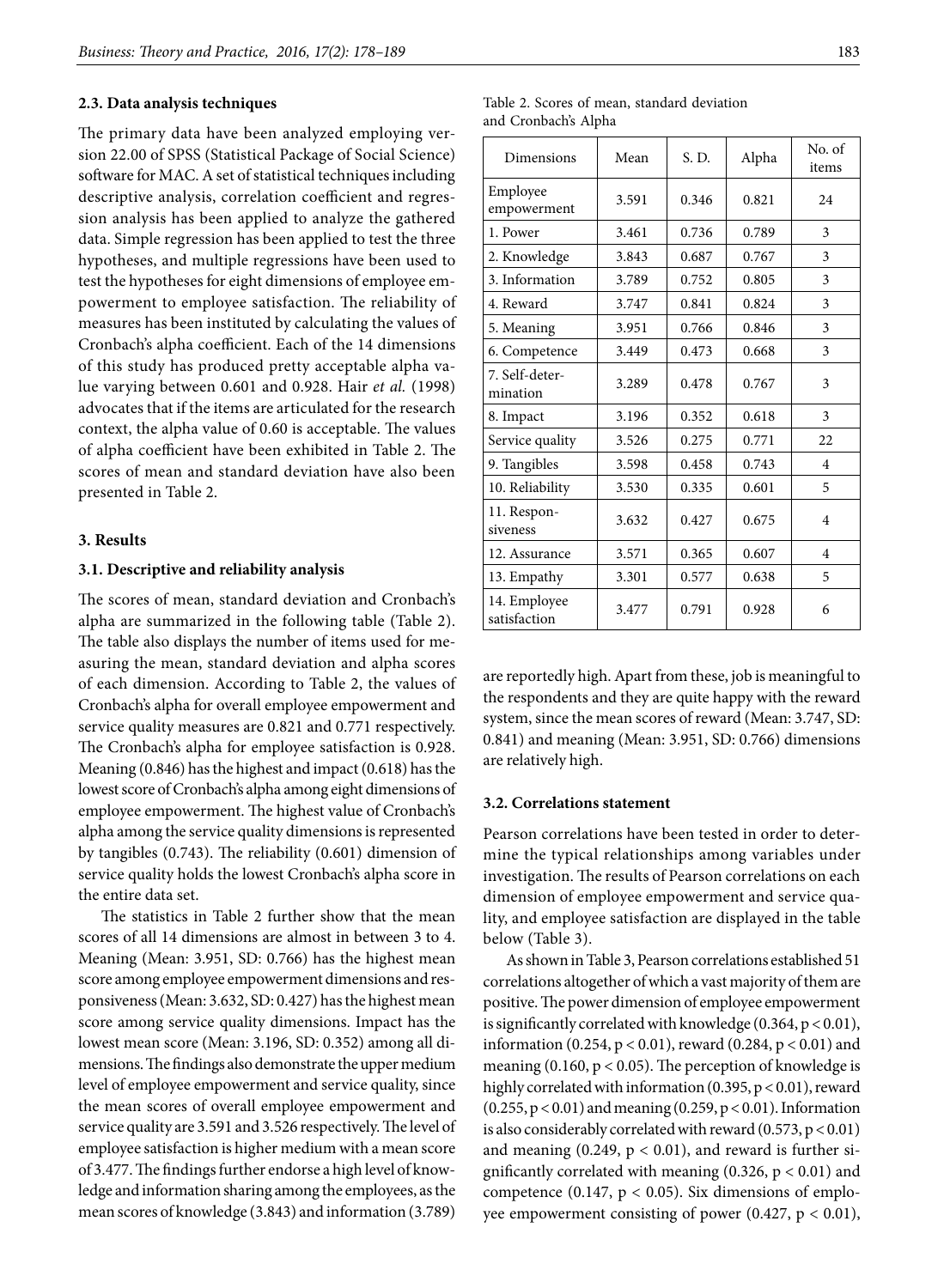knowledge (0.394,  $p < 0.01$ ), information (0.549,  $p < 0.01$ ), reward (0.516,  $p < 0.01$ ), meaning (0.147,  $p < 0.05$ ) and impact (0.138,  $p < 0.05$ ) are significantly correlated with employee satisfaction.

19 correlations are instigated between the dimensions of employee empowerment and service quality. Power of employee empowerment is statistically correlated with tangibles (0.210,  $p < 0.01$ ), reliability (0.236,  $p < 0.001$ ), responsiveness (0.194,  $p < 0.01$ ) and assurance (0.173,  $p <$ 0.01) of service quality. The perceptions of Information, reward and meaning are also significantly related to tangibles, reliability, responsiveness and assurance. Impact of employee empowerment is negatively correlated with tangibles ( $-0.135$ ,  $p < 0.05$ ) and responsiveness ( $-0.180$ ,  $p < 0.05$ ) of service quality. Competence is somewhat correlated with tangibles  $(0.141, p < 0.05)$  while self-determination of employee empowerment has no correlation. Tangibles (0.51, p < 0.05), reliability (0.333, p < 0.01), assurance (0.301, p < 0.01) and empathy (0.180,  $p < 0.01$ ) of service quality are also positively correlated with employee satisfaction.

#### **3.3. Results of hypotheses testing**

Two forms of regressions have been used to accomplish the current study. Simple regression was used to measure the impact of employee empowerment on employee satisfaction and service quality, and the impact of employee satisfaction on service quality as displayed in Table 4. Multiple regressions were applied to measure the separate impact of eight dimensions of employee empowerment on employee satisfaction as exhibited in Table 5.

As the results shown in Table 4, simple regression reveals that employee empowerment is significantly related to employee satisfaction ( $\beta$  = 0.576, Sig = 0.000, p < 0.01). Hence, the hypothesis 1 is supported in which employee empowerment positively leads of employee satisfaction. The impact of this relationship is quite high as the value of  $R^2$  is 0.331, which indicates that employee empowerment predicts and interprets 33% of employee satisfaction. Table 4 further illustrates that the hypothesis 2 is also accepted, as there is significant relationship evidenced in between employee empowerment and service quality

|                              | 1         | 2         | 3        | 4        | 5        | 6        | 7        | 8         | 9        | 10       | 11    | 12       | 13       |
|------------------------------|-----------|-----------|----------|----------|----------|----------|----------|-----------|----------|----------|-------|----------|----------|
| Employee empowerment         |           |           |          |          |          |          |          |           |          |          |       |          |          |
| 1. Power                     |           |           |          |          |          |          |          |           |          |          |       |          |          |
| 2. Knowledge                 | $.364**$  |           |          |          |          |          |          |           |          |          |       |          |          |
| 3. Information               | $.254***$ | $.395**$  |          |          |          |          |          |           |          |          |       |          |          |
| 4. Reward                    | $.284**$  | $.255***$ | $.573**$ |          |          |          |          |           |          |          |       |          |          |
| 5. Meaning                   | $.160*$   | $.259**$  | $.249**$ | $.326**$ |          |          |          |           |          |          |       |          |          |
| 6. Competence                | $-0.026$  | $-0.024$  | 0.099    | $.147*$  | 0.008    |          |          |           |          |          |       |          |          |
| 7. Self-deter-<br>mination   | 0.084     | 0.123     | 0.072    | 0.005    | 0.113    | 0.023    |          |           |          |          |       |          |          |
| 8. Impact                    | 0.074     | $.141*$   | $-0.001$ | $-0.066$ | 0.11     | $-0.103$ | $.207**$ |           |          |          |       |          |          |
| Service quality              |           |           |          |          |          |          |          |           |          |          |       |          |          |
| 9. Tangibles                 | $.210**$  | 0.038     | $.334**$ | $.377**$ | $.283**$ | $.141*$  | $-0.009$ | $-.135*$  |          |          |       |          |          |
| 10. Reliability              | $.236**$  | $.175***$ | $.257**$ | $.348**$ | $.155*$  | 0.034    | 0.094    | 0.001     | $.204**$ |          |       |          |          |
| 11. Respon-<br>siveness      | $.194**$  | 0.027     | $.260**$ | $.340**$ | $.248**$ | 0.125    | $-0.026$ | $-.180**$ | $.895**$ | $.165*$  |       |          |          |
| 12. Assurance                | $.173**$  | $.138*$   | $.235**$ | $.317**$ | $.137*$  | 0.06     | $-0.01$  | $-0.051$  | $.193**$ | $.779**$ | 0.124 |          |          |
| 13. Empathy                  | 0.114     | 0.02      | 0.018    | 0.049    | 0.054    | $-0.016$ | 0.063    | $.132*$   | 0.091    | $.136*$  | 0.058 | 0.091    |          |
| 14. Employee<br>satisfaction | $.427**$  | $.394**$  | $.549**$ | $.516**$ | $.147*$  | $-0.067$ | 0.069    | $.138*$   | $.151*$  | $.333**$ | 0.103 | $.301**$ | $.180**$ |

\* Correlation is significant at the 0.05 level (2-tailed). \*\* Correlation is significant at the 0.01 level (2-tailed).

Table 4. Summary of simple regression analysis

| <b>Hypotheses</b> | Independent variable  | Dependent variable    | $R^2$ | Beta  | Sig   | Result   |
|-------------------|-----------------------|-----------------------|-------|-------|-------|----------|
| H1                | Employee empowerment  | Employee satisfaction | 0.332 | 0.576 | 0.000 | Accepted |
| H2                | Employee empowerment  | Service quality       | 0.167 | 0.408 | 0.000 | Accepted |
| H3                | Employee satisfaction | Service quality       | 0.102 | 0.319 | 0.000 | Accepted |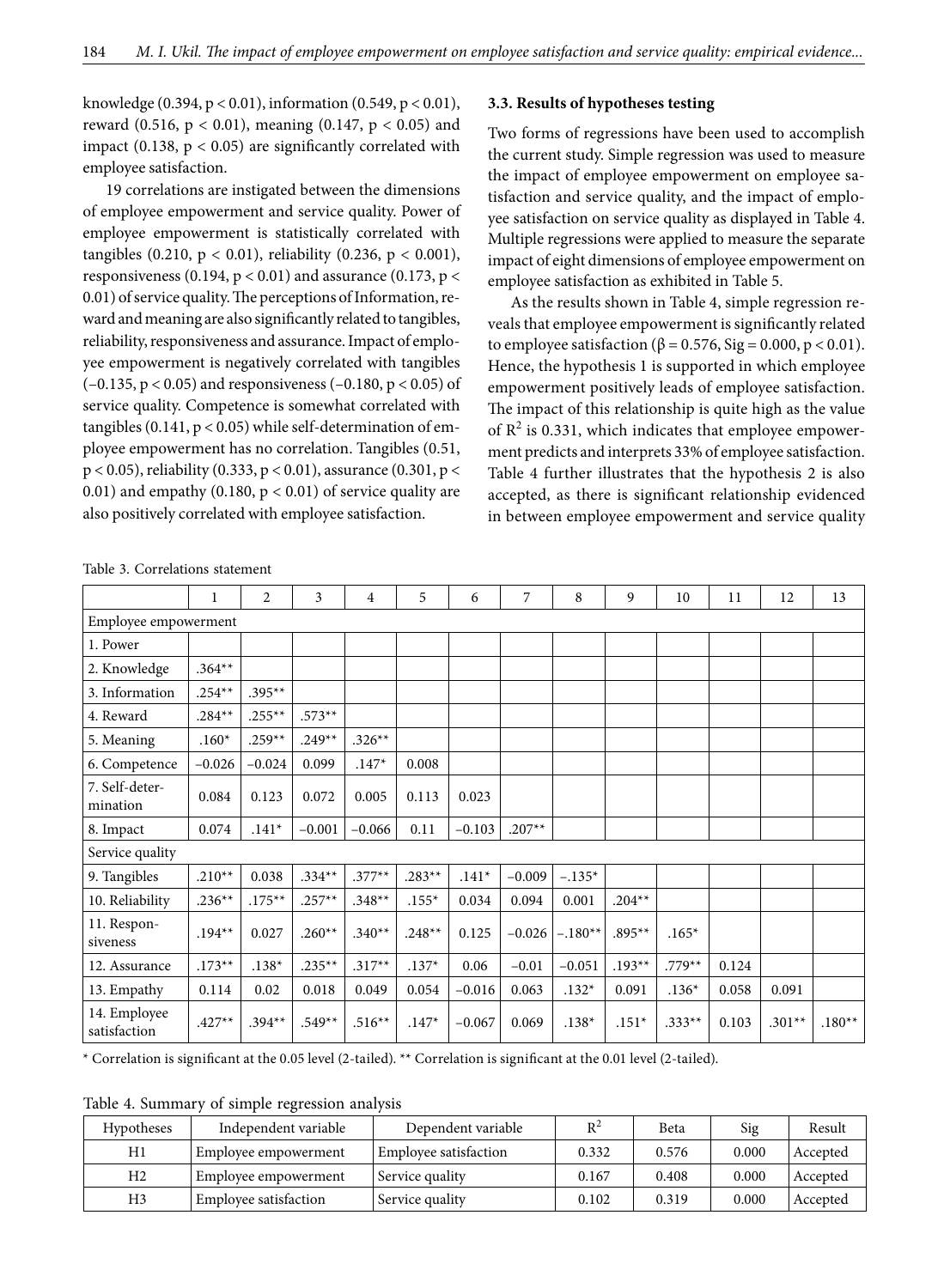| Independent variable<br>Dimensions |                    | Dependent variable    | $R^2$ | Beta     | Sig   | Result               |
|------------------------------------|--------------------|-----------------------|-------|----------|-------|----------------------|
|                                    | Power              |                       | 0.479 | 0.222    | 0.000 | Significant impact   |
|                                    | Knowledge          |                       |       | 0.120    | 0.031 | Significant impact   |
| Employee<br>empowerment            | Information        |                       |       | 0.308    | 0.000 | Significant impact   |
|                                    | Reward             | Employee satisfaction |       | 0.308    | 0.000 | Significant impact   |
|                                    | Meaning            |                       |       | $-0.109$ | 0.035 | Significant impact   |
|                                    | Competence         |                       |       | $-0.120$ | 0.014 | Significant impact   |
|                                    | Self-determination |                       |       | 0.001    | 0.979 | Insignificant impact |
|                                    | Impact             |                       |       | 0.125    | 0.012 | Significant impact   |

Table 5. Summary of multiple regressions analysis

(β = 0.408, Sig = 0.000, p < 0.01). The results of simple regression (Table 4) further suggests that employee satisfaction is significantly related to service quality ( $\beta$  = 0.319, Sig =  $0.000$ ,  $p < 0.01$ ), and thus the hypothesis 3 is supported as well in which highly satisfied employees offer better service quality. The  $\mathsf{R}^2$  value of this relationship is 0.102, which signifies that employee satisfaction predicts and explains around 10% of service quality.

The results of multiple regressions presented in Table 5 indicate significant impact of seven dimensions of employee empowerment such as power ( $β = 0.222$ , Sig = 0.000, p < 0.001), knowledge (β = 0.120, Sig = 0.031, p < 0.05), information (β = 0.308, Sig = 0.000, p < 0.001), reward ( $\beta$  = 0.308, Sig = 0.000, p < 0.001), meaning ( $\beta$  = -0.109, Sig = 0.035, p < 0.05), competence ( $\beta$  = -0.120, Sig = 0.014,  $p < 0.05$ ) and impact (β = 0.125, Sig = 0.012, p < 0.05) on employee satisfaction. Self-determination, in other hand, has no significant impact on employee satisfaction.

### **4. Discussion**

The mean scores of overall employee empowerment and its eight dimensions (Table 2) suggest that the perception level regarding employee empowerment of employees working in financial organizations in Bangladesh is high, which indicates that employees have given greater importance to empowerment. For hypothesis 1, the results of simple regression analysis revealed positive and significant correlation between employee empowerment and employee satisfaction. The significant level between these two variables is 0.000, which indicates that the relationship between the independent and dependent variables is highly significant. This result endorses earlier studies of Wagner and Herter (2006), Hunjra *et al*. (2011) and Yasothai *et al*. (2015), which advocate that empowering employees upturns employee satisfaction. Pelit *et al*. (2011) also found that employee empowerment affects job satisfaction.

The relationship between employee empowerment and employee satisfaction is also tested in relation to the eight dimensions of employee empowerment (shown in Table 5),

which exposed significant and positive correlation between seven dimensions such as power, knowledge, information, reward, meaning, competence and impact of employee empowerment and employee satisfaction. Although the study of Spreitzer *et al.* (1997) denied the effect of impact on job satisfaction, Thomas and Tymon (1994) found an affirmative relationship between impact and job satisfaction. Bendaravičienė and Bakanauskienė (2012) conducted a study on university employees' job satisfaction in Lithuania and established significant correlation between reward or recognition and employee satisfaction. In addition to that, Table 3 of Correlation statement illustrates that employee satisfaction largely depends on several attributes of employee empowerment such as power, knowledge, information, reward, meaning and impact. This means the employees who are given authority and autonomy, shared the information related to the goals and strategies, involved in decisionmaking, are happy with the organization's reward system, offered meaningful job and have much control over their job, are satisfied.

Many organizations exercise empowerment as an effective device to motivate workers for their development and growth (Ghosh 2013). Gallup study suggests organizations, of which the employees are more engaged and empowered, gain 27% higher margins and enjoy 50% greater customer loyalty (Wagner, Herter 2006). In Toyota, some employees are empowered in product assembling, and a survey regarding job satisfaction revealed an affirmative answer rate of more than 70% (Elnaga, Imran 2014). The study of Kirkman and Rosen (1999) suggests the level of job satisfaction and commitment to the organization of the employees are reasonably high, who are empowered and has autonomy in making their work related decisions.

Regarding the second hypothesis of this study, the outcomes of simple regression analysis found significant correlation between employee empowerment and service quality, where the significance level of independent and dependent variable is 0.000. Moreover, the correlation statement displayed in Table 3 evidences that tangibles dimension of service quality is positively correlated with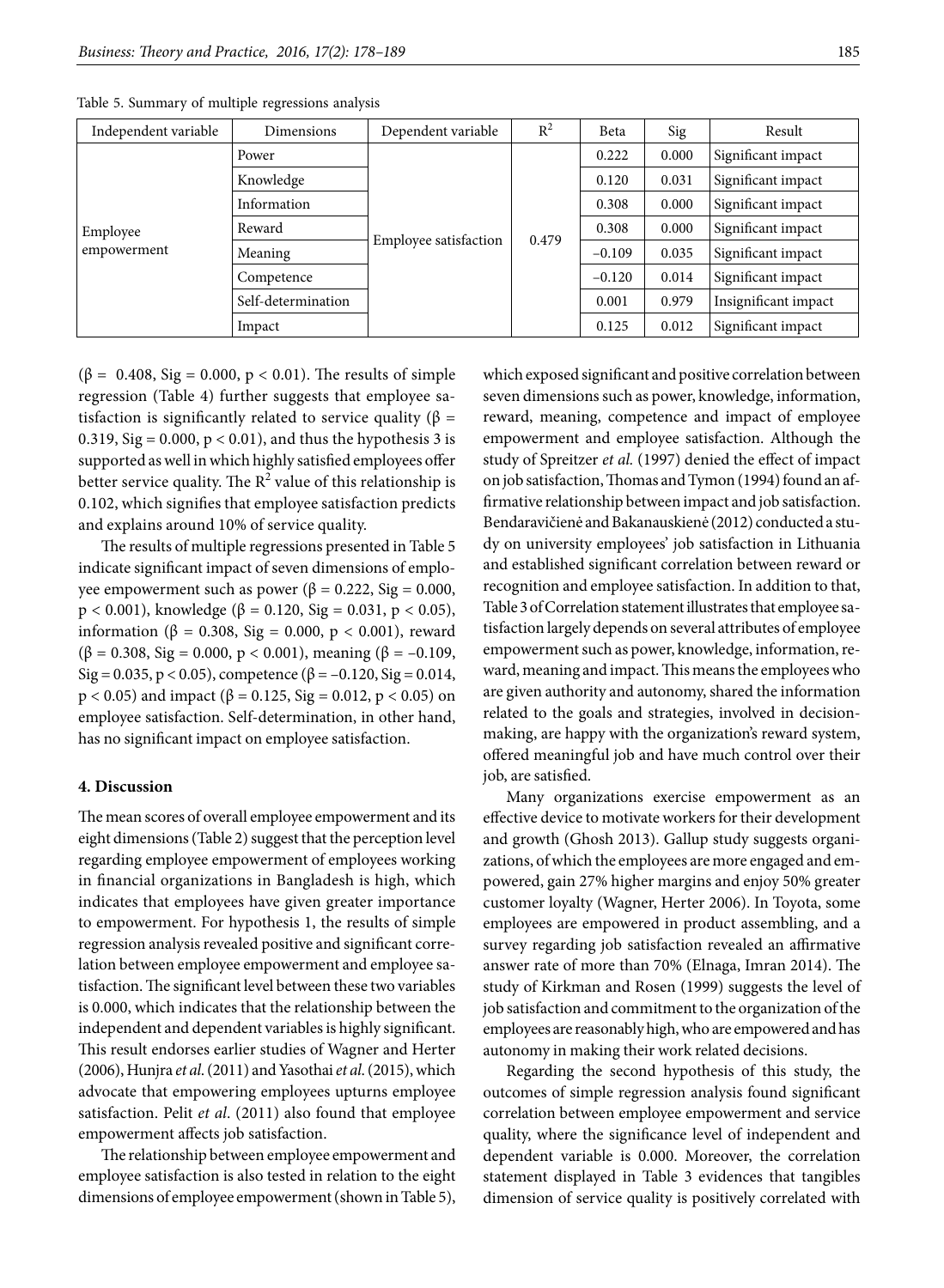power, information, reward, meaning and impact of employee empowerment. Information, reward and meaning and impact of employee empowerment are also positively correlated with tangibles, reliability, responsiveness and assurance of service quality. Therefore, hypothesis 2 is also supported. The result of second hypothesis testing validates the findings of some other studies (Peters, Mazdarani 2008; Akanyako 2009; Timothy, Abubaker 2013). Peters and Mazdarani (2008) uncovered that exercising employee empowerment helps employees to respond quickly to customers' perception, which fosters the quality of service. According to Akanyako (2009), the level of service quality increases with the extent employees are empowered.

Results of regression analysis further revealed positive and significant correlation between employee satisfaction and service quality. The significant level of these two variables is 0.000, which implies that the relationship between independent and dependent variable is highly significant. The correlation statement (Table 3) illustrates that four dimensions of service quality such as tangibles, reliability, assurance and empathy are significantly correlated with employee satisfaction. Thus hypothesis 3 is accepted. Although some earlier studies (e.g. Mathieu, Zajac 1990) found insignificant impact of employee satisfaction on service quality, the present study reveals significant relationship between employee satisfaction and service quality. This result also attested the outcome of some previous studies (Bhagat 1982; Petty *et al.* 1984; Hartline, Ferrell 1996) which suggest that employee satisfaction affects service quality. Researchers also suggest that loyal employees make loyal customers (Reichheld 1996) and dissatisfied employees seldom serve the customers well (Hoffman 1992; Rogers *et al.* 1994). Yee *et al.* (2008) also reported significant relationship between employee satisfaction and service quality in the service firms in Hong Kong.

### **Conclusions and further study**

To serve the purpose of this study, three hypotheses have been tested and verified. The aim of this study was to examine the effect of employee empowerment on employee satisfaction and service quality, and the effect of employee satisfaction on service quality. Employee empowerment is getting much attention from both the individuals and organizations at present. This study revealed that employee empowerment has significant and positive impact on employee satisfaction as well as service quality. The growing need of coping with the diverse challenges admits organizations to realize the essence of empowering employees and its effect on quality of service and employee satisfaction. The current research entails extensive implications for both the organizations and their people. Regardless of flat or organic structure of the organization, the present study suggests

employees should be given certain authority according to the level and description of their job. Organizations need to make a participative culture in the organization by sharing vision, values and information with employees, giving some autonomy, and allowing them to become a part in decision-making.

Certain programs should be organized to better educate the employees about the role and implementation of empowerment as well as to increase knowledge and skills required to do their jobs. The current study also found that satisfied employees provide better service to the customers. Thus, according to the result of this research, organizations should emphasize to make their employees satisfied. Organization should give due importance on their reward systems, offer promotion and advancement opportunities to the deserved employees, and create an atmosphere where employees can work as a team with fair cooperation with their colleagues. In addition to that, supervisor's role is very important. Therefore, enterprizes should ensure that supervisors are helping their subordinates where necessary.

This study concentrated only on employee perception. Data have been collected from the employees working in various financial institutions in Bangladesh. The relationship between employee empowerment and service quality has been measured based on the variables from employee perspective. Future researchers have the scope of determining the relationship impact between employee empowerment and service quality from customer perspective as well. Moreover, since the sample was just limited to financial sector to carry out this research, study on other areas can be done in future. This study found that empowered employees are highly satisfied and offer better service. However, there are many other organizational aspects that also help in improving employee satisfaction and service quality. Thus, future research can be conducted on other traits that upturn employee satisfaction and service quality.

### **References**

- Ahmed, A. 2013. Job stressors towards organizational change: a study of textile industries of Northern India, *IOSR Journal of Humanities and Social Science (IOSR-JHSS)* 16(1): 10–19.
- Akanyako, J. 2009. *The impact of employee empowerment on service quality*: Master's Thesis. Kwame Nkrumah University of Science and Technology, Kumasi, Ghana [online], [cited 30 March 2015]*.* Available from Internet: http://ir.knust.edu. gh/handle/123456789/5571
- Bailey, L. T. 2009. *Organizational culture, macro and micro empowerment dimensions, and job satisfaction: an application of concurrent mixed and multi-level method in the Federal sector*. Boca Raton, Florida: Dissertation.com.
- Bekker, Q. E.; Crous, F. 1998. Demystifying empowerment, *Journal of Industrial Psychology* 24(2): 34–43. <http://dx.doi.org/10.4102/sajip.v24i2.651>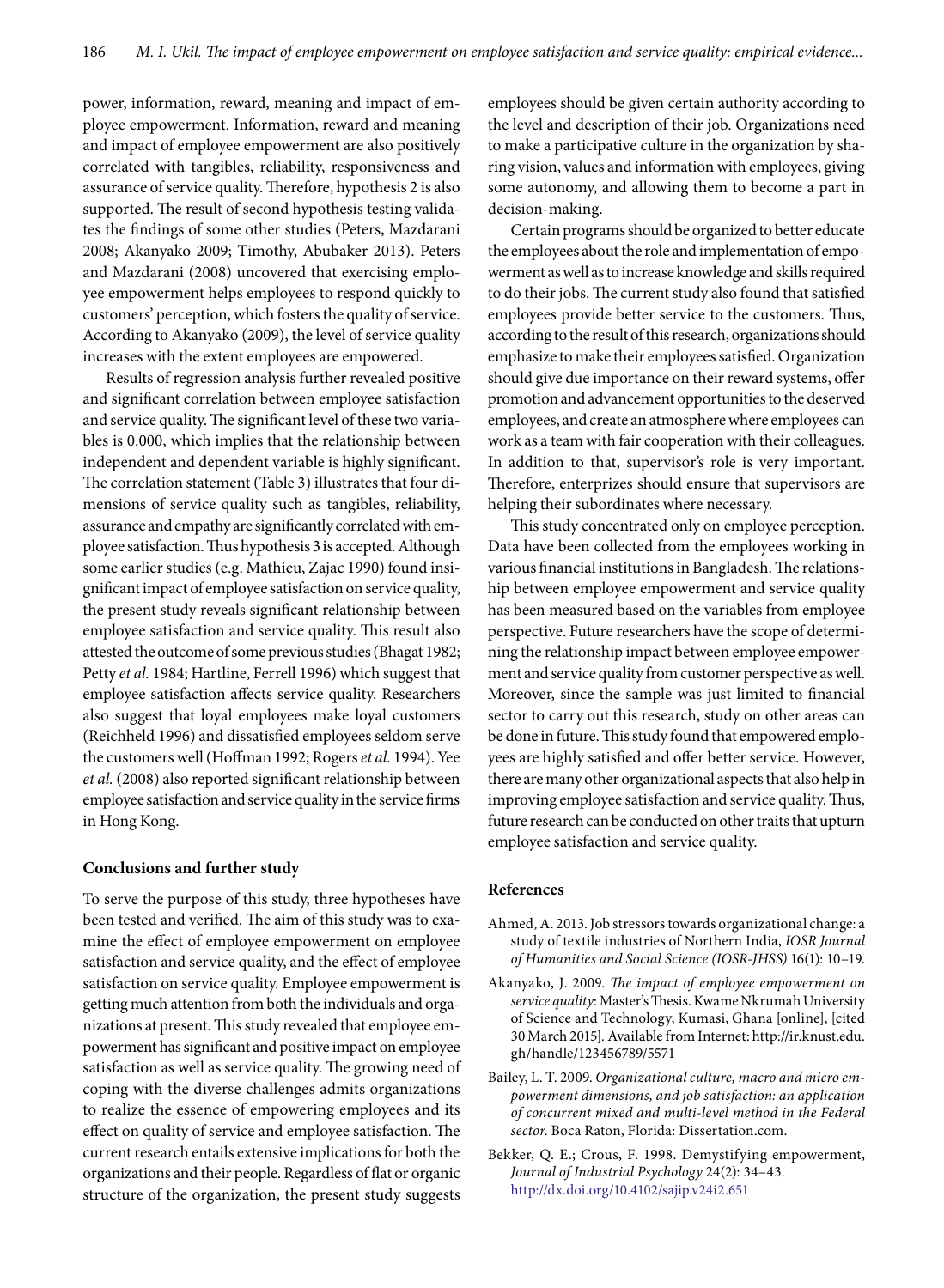- Bendaravičienė, R.; Bakanauskienė, I. 2012. Determinants of different groups employees' job satisfaction: Lithuania's university case, *Human Resource Management and Economics* 6(1): 6–17.
- Bhagat, R. 1982. Conditions under which job performance and job satisfaction relationship may be observed: a closer look of two situational contingencies, *Academy of Management Journal* 25(4): 772–789.<http://dx.doi.org/10.2307/256098>
- Brown, D. R.; Harvey, D. 2006. *An experimental approach to organizational development*. 7thed. Delhi, India: Dorling Kindersley (India) Pvt. Ltd.
- Checkland, K. 2004. Management in general practice: the challenge of the new general medical services contract, *The British Journal of General Practice* 54(507): 734–739.
- Conger, J. A.; Kanungo, R. N. 1988. The empowerment process: Integrating theory and practice, *The Academy of Management Review* 13: 471–482.
- Coulthard, R. 2014. October 10. World mental health day: Managing stress in the work place, in *Personnel Today*. Available from Internet: http://www.personneltoday.com/hr/worldmental-health-day-managing-stress-in-the-workplace/
- Cronin, J. J. Jr.; Taylor, S. A. 1992. Measuring service quality: a reexamination and extension, *Journal of Marketing* 56(3): 55–68.
- Dawson, J. 1989. A new deal for nurses: time for more respect and responsibility, *The Globe and Mail*, p. 7.
- Demirci, M. K.; Erbas, A. 2010. Employee empowerment and its effect on organizational performance*,* in *2nd International Symposium on Sustainable Development*, June 2012, Sarajevo.
- Durai, P. 2010. *Human resource management*. Noida, India: Dorling Kindersley (India) Pvt. Ltd.
- Elnaga, A. A.; Imran, A. 2014. The impact of employee empowerment on job satisfaction: theoretical study, *American Journal of Research Communication* 2(1): 13–26.
- Fulford, M. D.; Enz, C. A. 1995. The impact of employees on service employees, *J. Managerial Issues 7*(2): 161–175.
- GanjiNia, H.; Gilaninia, S.; Sharami, R. P. M. 2013. Overview of employee empowerment in organizations, *Arabian Journal of Business and Management Review (Oman Chapter)* 3(2).
- Ghosh, A. K. 2013. Employee empowerment: a strategic tool to obtain sustainable competitive advantage, *International Journal of Management* 30(3): 95–107.
- Gill, R. 2011. *Theory and practice of leadership*. 2<sup>nd</sup> ed. London: Sage Publications Ltd.
- Grönroos, C. 2001. *Service management and marketing: a customer relationship management*. England: John Wiley & Sons Ltd.
- Hair, J. F. Jr.; Anderson, R. E.; Tatham, R. L.; Black, W. C. 1998. *Multivariate data analysis*. 5th ed. Upper Saddle River, NJ: Prentice Hall.
- Hartline, M. D.; Ferrell, O. C. 1996. The management of customer-contact service employees: an empirical investigation, *Journal of Marketing* 60(4): 53–70. <http://dx.doi.org/10.2307/1251901>
- Hoffman, K. D. 1992. Service provider job satisfaction and customer oriented performance, *Journal of Service Marketing* 6: 68–78. <http://dx.doi.org/10.1108/08876049210035872>
- Hunjra, A. I.; Huq, N. U.; Akbar, S. W.; Yousaf, M. 2011. Impact of employee empowerment on job satisfaction: an empirical analysis of Pakistani service industry, *Interdisciplinary Journal of Contemporary Research in Business* 2(11): 680–686.
- Hocutt, M.; Stone, T. 1998. The impact of employee empowerment on the quality of a service recovery effort, *Journal of Quality Management* 3(1): 117–132. [http://dx.doi.org/10.1016/S1084-8568\(99\)80107-2](http://dx.doi.org/10.1016/S1084-8568(99)80107-2)
- Iaffaldano, M.; Mucinsky, P. P. 1985. Job satisfaction and job performance: a meta analysis, *Psychological Bulletin* 97(2): 251–272.<http://dx.doi.org/10.1037/0033-2909.97.2.251>
- Kahreh, M. S.; Ahmadi, H.; Hashemi, A. 2011. Achieving competitive advantage through empowering employees: an empirical study, *Far East Journal of Psychology and Business*  3(2): 26–37.
- Kanter, R. M. 1993. *Men and women of the corporation*. 2nd ed. New York: Basic Books.
- Karakoc, N; Yilmaz, A. K. 2009. Employee empowerment and differentiation in companies: a literature review and research agenda, *Enterprise Risk Management* 1(2): 1–12.
- Kirkman, B.; Rosen, B. 1999. Beyond self-management: Antecedents and consequences of team empowerment, *Academy of Management Journal* 42(1): 58–74. <http://dx.doi.org/10.2307/256874>
- Klagge, J. 1998. The empowerment squeeze: views from the middle management position, *The Journal of Management Development* 17(8): 548–558. <http://dx.doi.org/10.1108/02621719810228407>
- Kotler, P; Keller, K. L. 2012. *Marketing management*. 14th ed. New Jersey: Pearson Education Inc.
- Lee, M.; Koh, J. 2001. Is empowerment really a new concepts?, *The International Journal of Human Resource Management*  12(4): 684–695. <http://dx.doi.org/10.1080/713769649>
- Little, R. F. 2007. Influence for employee preferences for empowerment practices by the "ideal manager" in China, *International Journal of Intercultural Relations* 31(1): 87–110. <http://dx.doi.org/10.1016/j.ijintrel.2006.10.001>
- Locke, E. A. 1976. *The nature and causes of job satisfaction*. Chicago: Rand McNally.
- Locke, E.; Schweiger, D. M.; Latham, G. P. 1986. Participation in decision making: when should it be used, *Organizational Dynamics* 14(3): 65–79. [http://dx.doi.org/10.1016/0090-2616\(86\)90032-X](http://dx.doi.org/10.1016/0090-2616(86)90032-X)
- Looy, B. V.; Gemmel, P.; Dierdonck, R. V. 2003. *Service management: an integrated approach.* 2nd ed. Harlow: Financial Times Prentice Hall.
- Matheiu, J. E.; Zajac, D. M. 1990. A review and meta-analysis of the antecedents, correlates, and consequences of organizational commitment, *Psychological Bulletin* 108(2): 11–194. [http://dx.doi.org/10.1037/0033-2909.108.2.171](http://psycnet.apa.org/doi/10.1037/0033-2909.108.2.171)
- Melhem, Y. 2004. The antecedents of customer-contact employees' empowerment, *Employee relations* 26(1): 72–93. <http://dx.doi.org/10.1108/01425450410506913>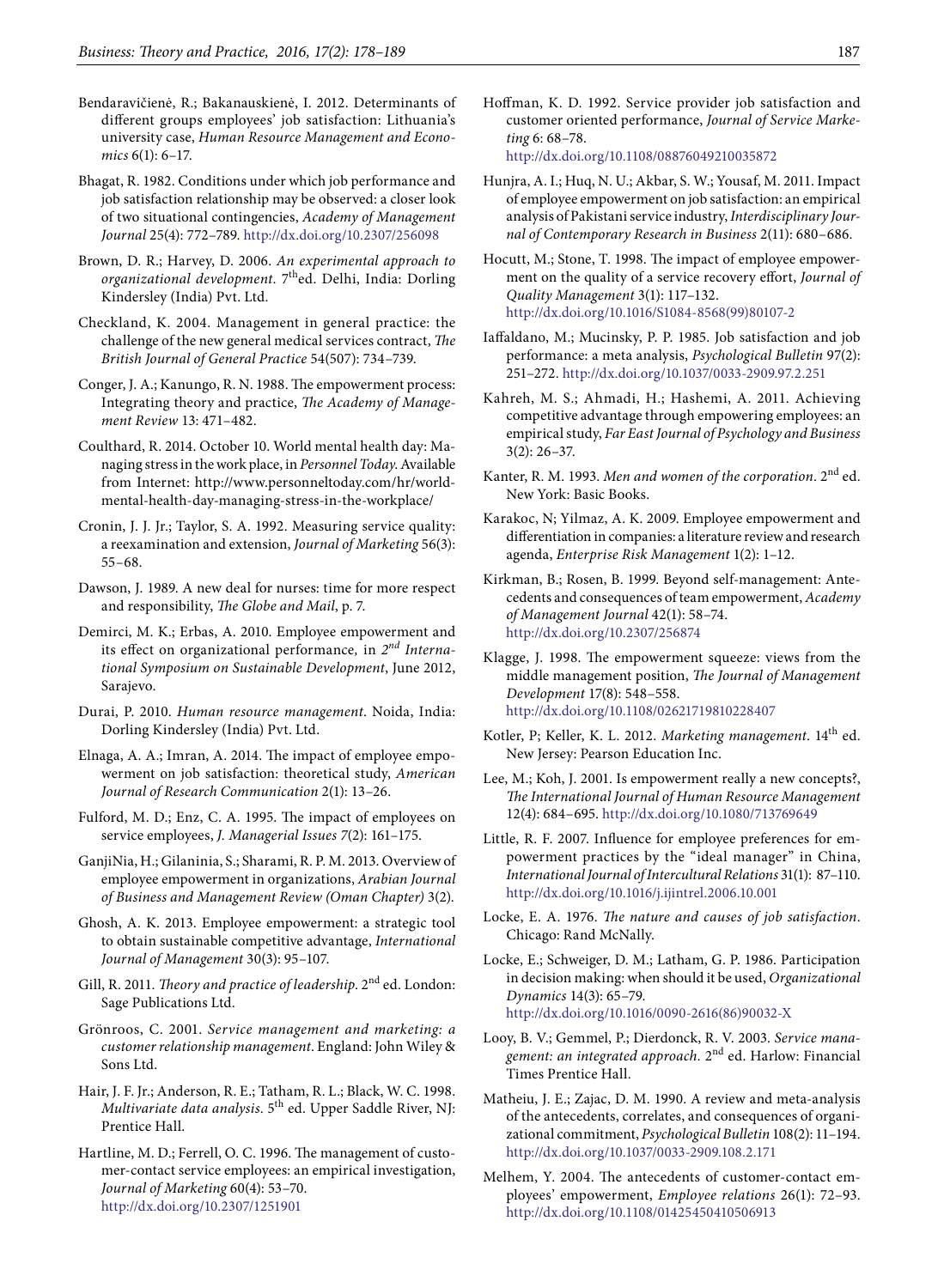Mills, P. K.; Ungson, G. R. 2003. Reassessing the limits of structural empowerment: organizational constitution and trust as controls, *Academy of Management Review* 28(1): 143–153.

Oliver, R. 1977. Effect of expectation and disconfirmation on postexposure product evaluations: an alternative interpretation, *Journal of Applied Psychology* 62(4): 480–186. <http://dx.doi.org/10.1037/0021-9010.62.4.480>

Ongori, H. 2009. Managing behind the scenes: a viewpoint on employee empowerment, *African Journal of Business Management* 3(1): 9–15.

Parasuraman, V.; Zeithamal, L.; Berry, L. 1988. SERVQUAL: a multiple-item scale for measuring consumer perceptions of service quality, *Journal of Retailing* 64(1): 12–40.

Pelit, E.; Öztürk, A.; Arslantürk, Y. 2011. The effects of employee empowerment on employee job satisfaction: a study on hotels in Turkey, *International Journal of Contemporary Hospitality Management* 23(6): 784–802. <http://dx.doi.org/10.1108/09596111111153475>

- Peters, S. C.; Mazdarani, E. 2008. *The impact of employee empowerment on service quality and customer satisfaction in service organizations*: Bachelor Thesis. Mälardalen University, Västerås [online], [cited 10 April 2015]. Available from Internet: http://www.diva-portal.org/smash/get/ diva2:121413/FULLTEXT01.pdf
- Petty, M. M.; McGee, M.; Cavender, J. 1984. A meta analysis of the relationship between individual job satisfaction and individual performance, *Academy of Management Review*  9(4): 712–721.
- Randolph, W. A. 1995. Navigating the journey to empowerment, *Organizational Dynamics* 23(4): 19–50. [http://dx.doi.org/10.1016/0090-2616\(95\)90014-4](http://dx.doi.org/10.1016/0090-2616(95)90014-4)
- Reichheld, F. F. 1996. *The loyalty effect*. Boston: Harvard Business School Press.
- Rogers, J. D.; Clow, K. E.; Kash, T. J. 1994. Increasing the job satisfaction of service personnel, *Journal of Service Marketing* 8(1): 14–26.
- Saif, N. I.; Saleh, A. S. 2013. Managers' concern regarding employee empowerment in Jordanian public hospitals, *Interdisciplinary Journal of Contemporary Research in Business*  5(3): 78–86.
- Salajegheh, S.; Pirmoradi, N. 2014. Employees' empowerment and management strategies: case study of governmental organizations of Kerman, *Research Journal of Recent Sciences*  3(9): 128–137.
- Schriesheim, C.; Tsui, A. S. 1980. Development and validation of a short satisfaction instrument for use in survey feedback interventions*,* in Western Academy of Management Meeting.

Scott, C. D.; Jaffe, D. T. 1992. *Empowerment: building a committed workforce*. London: Kogan Page.

Sharma, M.; Kaur, G. 2011. Workplace empowerment and organizational effectiveness: an empirical investigation of Indian banking sector, *Academy of Banking Studies Journal*  10(2): 105.

Sparks, B.; Bradley, G.; Callan, V. 1997. The impact of staff empowerment and communication style on customer evaluations: the special case of service failure, *Psychology* & *Marketing*  14(3): 475–493. [http://dx.doi.org/10.1002/\(SICI\)1520-](http://dx.doi.org/10.1002/(SICI)1520-6793(199708)14:5%3C475::AID-MAR3%3E3.0.CO;2-5)[6793\(199708\)14:5<475::AID-MAR3>3.0.CO;2-5](http://dx.doi.org/10.1002/(SICI)1520-6793(199708)14:5%3C475::AID-MAR3%3E3.0.CO;2-5)

Spreitzer, G. M. 1995. Psychological empowerment in the workplace: Dimensions, measurement and validation, *Academy of Management Journal* 38(5): 1442–1465. <http://dx.doi.org/10.2307/256865>

Spreitzer, G. M.; Kizilos, M. A.; Nason, S. W. 1997. A dimensional analysis of the relationship between psychological empowerment and effectiveness, satisfaction, and strain, *Journal of Management* 23(5): 679–704. <http://dx.doi.org/10.1177/014920639702300504>

- Sternberg, L. E. 1992. Empowerment: trust vs. control, *The Cornell Hotel and Restaurant Administration Quarterly* 33: 68–72. <http://dx.doi.org/10.1177/001088049203300123>
- Thomas, K.; Tymon, W. 1994. Does empowerment always work: Understanding the role of intrinsic motivation and personal interaction, *Journal of Management Systems* 6(3): 39–54.

Thomas, K. W.; Velthouse, B. A. 1990. Cognitive elements of empowerment: an interactive model of intrinsic task motivation, *Academy of Management Review* 15: 666–681.

- Timothy, A. T.; Abubaker, H. S. 2013. Impact of employee empowerment on service quality: an empirical analysis of the Nigerian banking industry, *British Journal of Marketing Studies* 1(4): 32–40.
- Tsaur, S.; Chang, H.; Wu, C. 2004. Promoting service quality with employee empowerment in tourists' hotels: the role of service behavior, *Asia Pacific Management Review* 9(3): 435–461.
- Ugboro, I. O.; Obeng, K. 2000. Top management leadership, employee empowerment, job satisfaction and customer satisfaction in TQM organizations: an empirical study, *Journal of Quality Management* 5(2): 247–272. [http://dx.doi.org/10.1016/S1084-8568\(01\)00023-2](http://dx.doi.org/10.1016/S1084-8568(01)00023-2)
- Vacharakiat, M. 2008. *The relationship of empowerment, job satisfaction and organizational commitment between Filipino and American registered nurses working in the USA*: PhD dissertation. George Mason University, Fairfax, VA [online], [cited 05 April 2015]. Available from Internet: http://digilib.gmu.edu/xmlui/bitstream/handle/1920/3363/ Vacharakiat\_Marayart.pdf?sequence=1
- Wagner, R.; Herter, J. K. 2006. *12: The elements of great managing*. New York: Gallup Press.
- Wojcik, J. 1999. Stress a major risk in compensation consultant, *Business Insurance* 18(1): 18–19.
- Yasothai, R.; Jauhar, J.; Bashawir, A. G. 2015. A study on the impact of employee performance: the mediating role of appraisal, *International Journal of Liberal Arts and Social Science* 3(1): 92–104.
- Yee, R. W. Y.; Yeung, A. C. L.; Cheng, T. C. E. 2008. *T*he impact of employee satisfaction on quality and profitability in high-contact service industries, *Journal of Operations Management* 26(5): 651–668. Available from internet: http:// www.libvolume7.xyz/retailing/bcom/3rdyear/retailing/ retailmarketingandcustomerrelationshipmanagement/ customersatisfactionandservicequalityinservicemarketing/ customersatisfactionandservicequalityinservicemarketingtutorial2.pdf.

http://dx.doi.org/10.1016/j.jom.2008.01.001